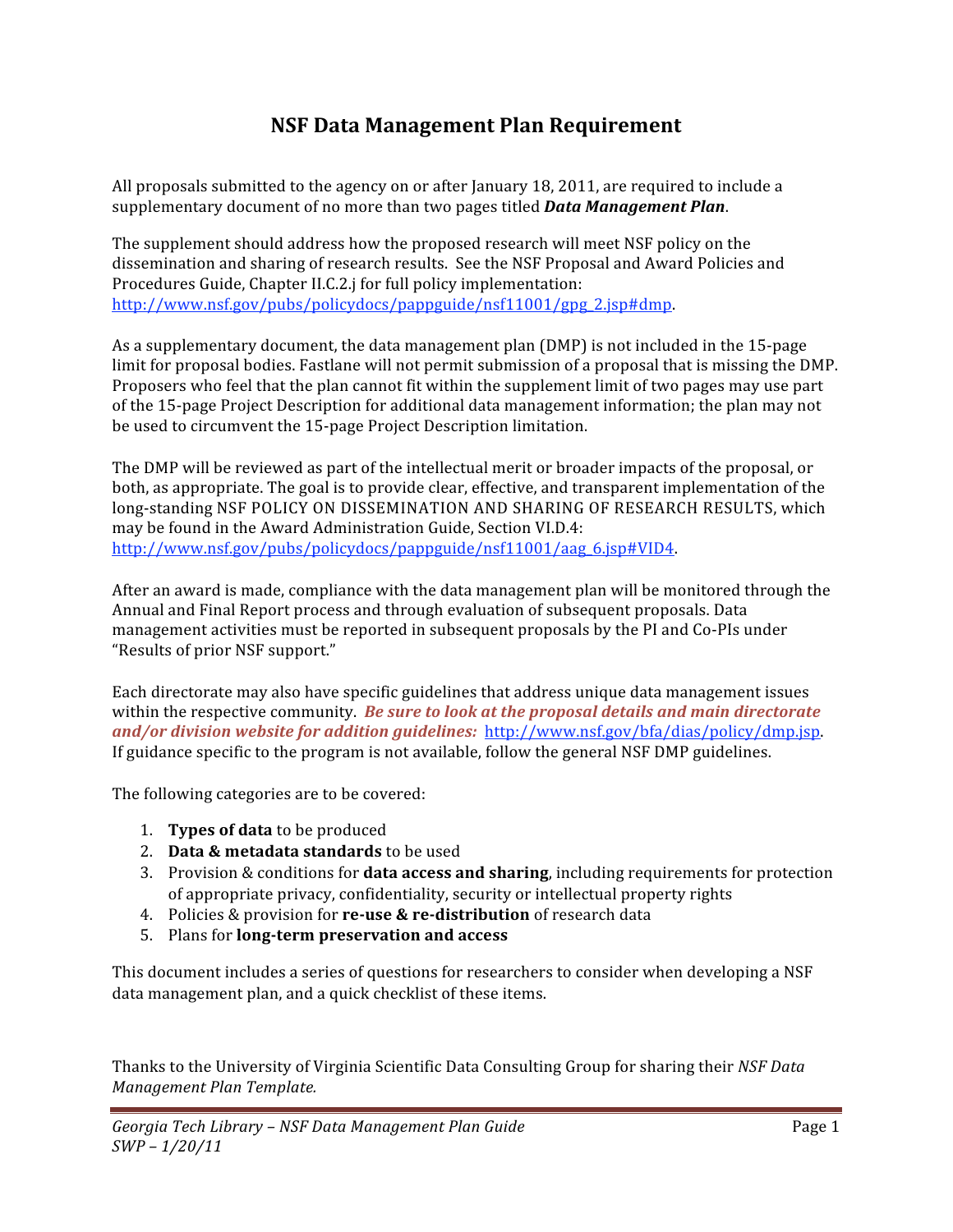# **NSF Data Management Plan Checklist**

For more details regarding these categories, see discussion questions below.

## I. Types of data

- 1. Description of research data to be produced
- 2. Estimated amount of data to be produced
- 3. Method of data creation or capture
- 4. Software or tools needed for data creation or capture

## II. Data & metadata standards

- 5. File formats of research data
- 6. File naming convention for data
- 7. Reasons for using these file formats
- 8. Metadata standards for describing the data
- 9. Method of metadata creation or capture
- 10. Reasons for using this metadata standard

## III. Data access & sharing (and protection)

- 11. Method for providing access to research data
- 12. Date & duration of data availability
- 13. To whom the data will be made available
- 14. Method for storing & backing up data during research
- 15. Reasons data should not be shared with others
- 16. Actions needed to make data sharable
- 17. Methods for restricting or limiting access to data

## IV. Data re-use & re-distribution

- 18. Intended or potential audience for the research data
- 19. Future potential uses of the data
- 20. Reasons for restricting re-use or re-distribution of data
- 21. Rights restrictions placed on data
- 22. Duration of data availability for re-use

## V. Data preservation

- 23. Duration research data should be kept after conclusion of research
- 24. Archive, repository or data center chosen to preserve data (if available)
- 25. Changes made to data to prepare for long-term preservation
- 26. Metadata needed for long-term preservation
- 27. Resources needed for long-term preservation
- 28. Preservation procedures
- 29. Transfer of responsibility for research data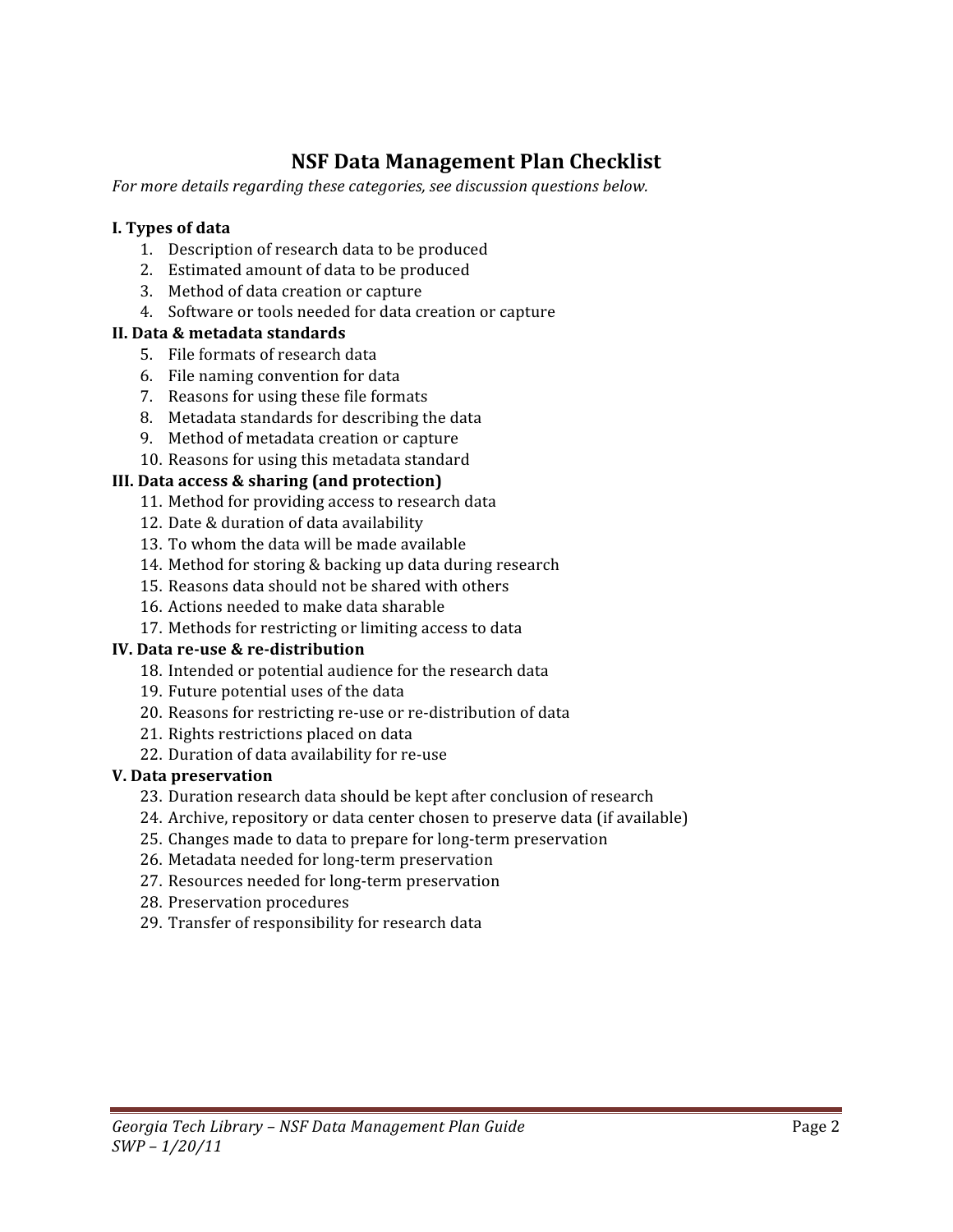## **NSF Data Management Plan Elements**

#### $\mathbf{I}$ . **Types of data**

Brief, high-level description of the data to be produced.

- 1. What kind of data are you collecting or producing? (e.g., numerical data, image data, text sequences, modeling simulation, etc.)
- 2. What is the estimated amount of data to be generated? (in gigabytes, terabytes, etc.)
- 3. How will data be generated or collected? Do you need special software or tools to create or collect the data?
- 4. If using existing data, where did you get them? What is the relationship between new research data and the existing data?

### **Standards for data and metadata**  $\Pi$ .

Description of the standards to be used for data and metadata content. If no standards currently exist or are inadequate, such information should also be documented, along with proposed remedies.

- 1. What file formats will you use for your data? (e.g., XLS, SQL, XML, TIF, etc.). You may also want to include information about file naming standards.
- 2. Why do you plan to use these formats? (e.g., the formats are non-proprietary; the formats are required for use with a specific tool or software, etc.)
- 3. What metadata (i.e., contextual details documenting the data to make it meaningful) are you using to describe the data? For example, documentation regarding how research data are created or modified.
- 4. Which metadata standards will you use? What form will the metadata take? If no metadata standards exist for your type of data, state this fact.
- 5. How will you create or capture metadata details?
- 6. Why have you chosen particular metadata standards or methods for creating contextual documentation? (e.g., staff expertise, accepted domain-specific standards, widespread usage, etc.)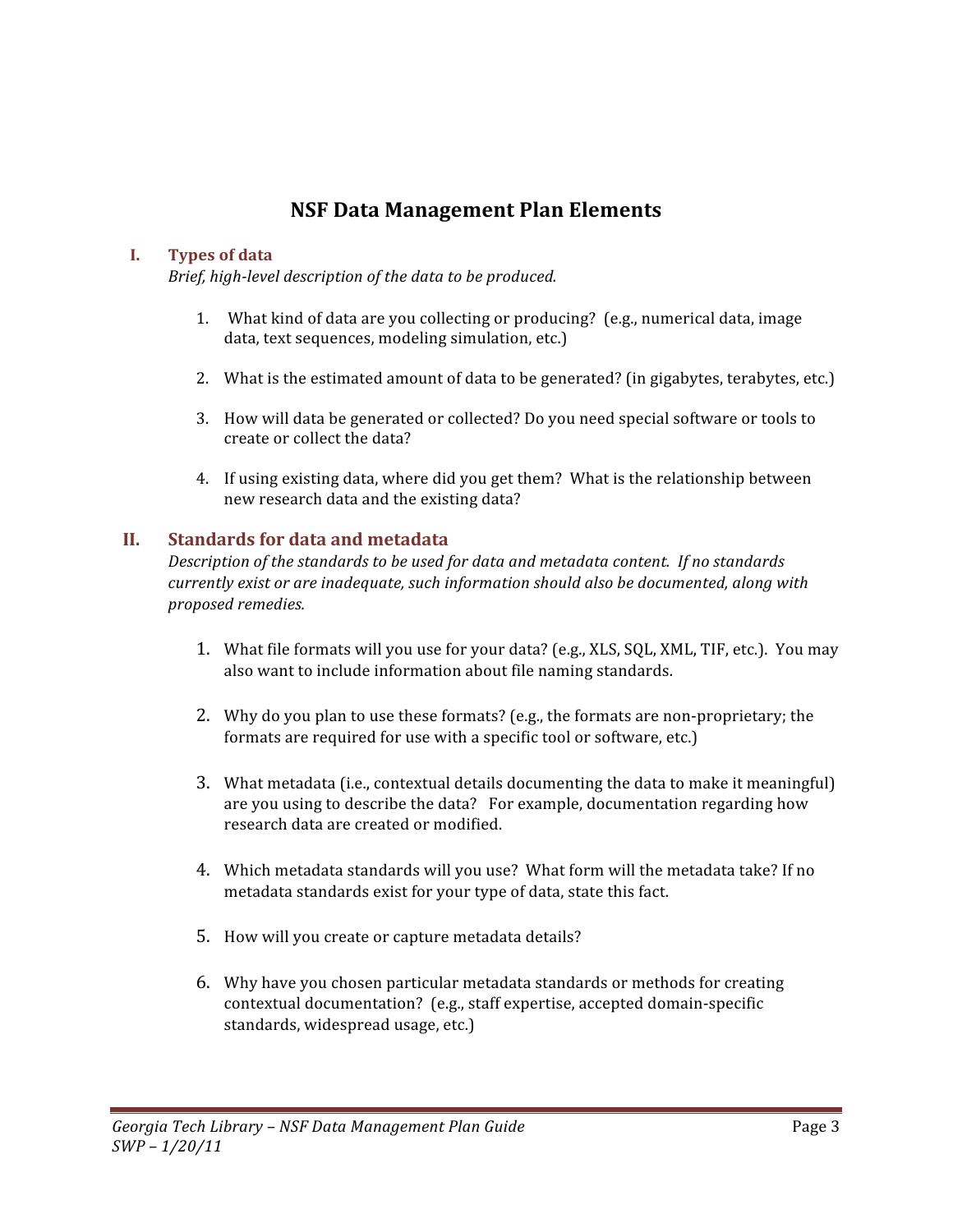### III. Policies for data access and sharing (including protection of non-sharable data) Description of how data will be accessed during and after research, including protection of confidential or proprietary data.

- 1. How will you make research data available? What resources and capabilities are required? (e.g., web portal, database, streaming server, etc.)
- 2. When will you make your data available? Include any embargo periods for commercial reasons.
- 3. What is the process for someone to gain access to the data? Who will be able to access the data?
- 4. What are your plans for short-term storage & backup? Who will have access to data while research is on-going? How is data backed up? Who is charge of managing research data and insuring reliability?

## Statement of plans, where appropriate and necessary, for protections of privacy, confidentiality, security, intellectual property and other rights:

- 1. Are there any ethical or privacy concerns with the data?
- 2. If yes, how will these issues be resolved? (e.g., data will be made anonymous; system authentication will be required to access data, etc.)
- 3. What have you done to comply with IRB Protocol?
- 4. Are the data covered by copyright? Who owns the data?
- 5. If rights exist, how will the data be licensed? (e.g., Creative Commons License). Include any restrictions on data due to protection of intellectual property.

### IV. Policies and provisions for data re-use and re-distribution

- 1. Who will likely be interested in using your data?
- 2. What are intended or possible future uses of the data?
- 3. Are there any reasons to not allow re-use and re-distribution of the data?
- 4. Will any permission restrictions need to be placed on data re-use?
- 5. How long will the data be accessible to others?